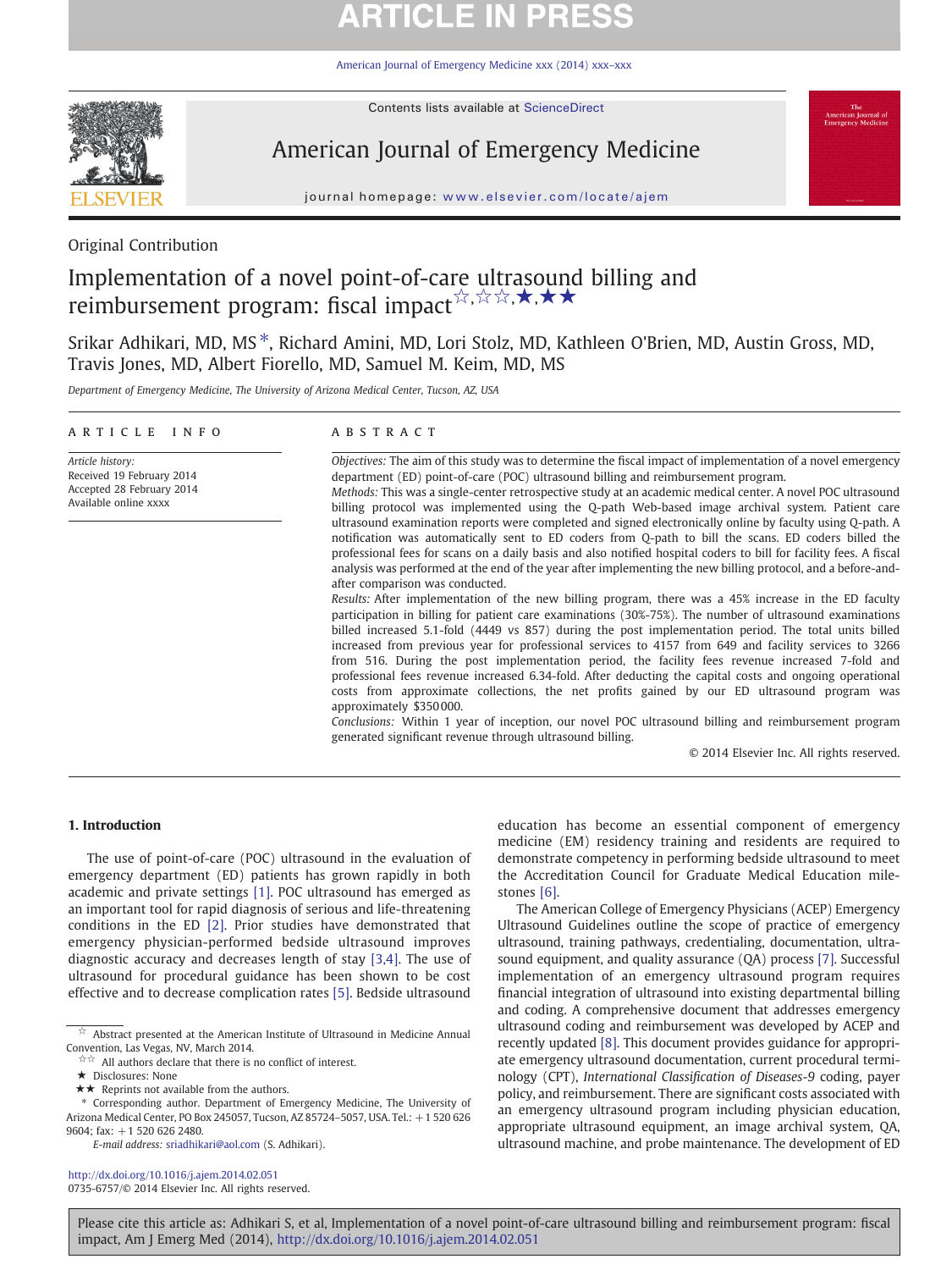2 S. Adhikari et al. / American Journal of Emergency Medicine xxx (2014) xxx–xxx

ultrasound billing and reimbursement program is therefore crucial to cover these costs and to provide incentives for emergency physicians who perform ultrasound examinations. To date, very little has been published regarding the financial implications of an ED ultrasound program. The objective of this study was to determine the fiscal impact of implementation of a novel ED POC ultrasound billing and reimbursement program.

### 2. Methods

### 2.1. Study design

This is a single-center retrospective study at an academic medical center with an annual ED census of 70 000 visits. The study data were collected during fiscal year 2013. Institutional review board approval was obtained for this study protocol.

### 2.2. Study setting and population

The study was conducted in an ED with a 3-year EM residency program and a 5-year EM/pediatrics combined residency program with 49 faculty members. The department offers fellowships in ultrasound, Emergency Medical Service, Toxicology, Sports Medicine, and Research. The ED is a level 1 trauma center and provides care to adult and pediatric patients. Radiology department ultrasound services are available 24 hours a day. The ED has had an emergency ultrasound education program since 2003. Performance of focused assessment with sonography for trauma (FAST) was included within the EM core privileges and all EM faculty are granted FAST ultrasound privileges during the initial credentialing process. Hospital credentialing in additional ED point-of-care ultrasound applications is available for emergency physicians and was derived from ACEP ultrasound guidelines (Table 1) [\[7\]](#page-3-0). Ultrasound billing was initiated in 2008 using paper documentation but was limited by inconsistent documentation by faculty. An ED coding and billing team has been in place for over 20 years, and a mechanism to keep track of ultrasound billing revenue (both professional and facility fees) exists.

### Table 1

Emergency department point-of-care ultrasound privileges

Level 1

- 1. Aorta: to detect abdominal aortic aneurysm
- 2. Cardiac: to assess pericardial effusion, tamponade, myocardial contractility, and intravascular volume status
- 3. Renal and urinary bladder: to detect obstructive uropathy, perinephric fluid, renal trauma, and urinary retention
- 4. Superficial: to detect soft-tissue infection, subcutaneous fluid collection, abscess and foreign body

Level 2

- 1. DVT: to detect lower extremity DVT
- 2. First trimester pelvic: to evaluate for the presence of intrauterine pregnancy or ectopic pregnancy
- 3. Thoracic: to detect pneumothorax and pleural effusion.
- 4. Musculoskeletal: to evaluate joint effusions in adult patients and tendon rupture 5. Second or third trimester pelvic: to evaluate the presence of fetal heart rate and fetal movement
- 6. Ocular: to detect foreign body, retinal detachment, lens dislocation, vitreous hemorrhage, and elevated intracranial pressure

Level 3

- 1. Gallbladder: to detect cholelithiasis, signs of inflammation, and common bile duct dilatation
- 2. Abdominal: to detect free fluid and hernia
- 3. Scrotal: to detect fluid and hernia
- 4. Non-Pregnant Pelvic: to detect free fluid, abscess, and foreign body
- 5. Vascular: to assess for pseudoaneurysm, stenosis and peripheral graft patency 6. Advanced cardiac: to determine left and right ventricular function and to detect
- proximal aortic dissection

### 2.3. Study protocol

Components of our new POC ultrasound billing program [\[9\]](#page-3-0):

- 1. Web-based image archival system: The paper documentation system was replaced with a Web-based image archival system (Q-path, Telexy Healthcare, BC, Canada). All ultrasound studies were wirelessly transferred to Q-path from ultrasound systems and were immediately available online for billing. The electronic worksheets used for documenting ultrasound examination findings in Q-path were designed to optimize documentation required for billing. The worksheets included specific components that correspond to the CPT codes. The worksheets also included a drop-down list of all EM faculty with a time stamp to facilitate electronic signature of ultrasound documentation. All staff including EM faculty, residents, and ED coders were trained to use Q-path and given refreshers periodically.
- 2. Physician training: EM faculty and residents were instructed regarding appropriate documentation in Q-path and obtaining required images through a series of emails, lectures, and posted information in the physician charting area. EM faculty were instructed to bill only the ultrasound examinations that are used for medical decision making in the ED. Additionally, emergency ultrasound section faculty and fellows provided ongoing education to physicians regarding billing procedures in Q-path. EM faculty had no direct financial incentive to bill ultrasound examinations during the study period.
- 3. ED Billing and Coding specialist training: ED coders were provided a master list of ED POC ultrasound privileges, a list of EM faculty with ultrasound privileges and CPT codes to be used with each examination type. The CPT codes used for billing are summarized in Table 2. Coders were trained to review Qpath worksheets, verify the documentation and identify appropriate billing codes. To avoid any inadvertent errors, coders were also instructed to check if the attending had ultrasound privileges correlating with each examination prior to billing. Emergency ultrasound section faculty and fellows were available for ED coders, and EM faculty, to resolve any billing issues. Emergency ultrasound section faculty also held monthly meetings with ED coders to discuss billing issues and workflow issues, and to assess revenue.
- 4. Faculty credentialing: The process for faculty credentialing in POC ultrasound was streamlined to decrease paperwork and administrative time required for an individual faculty member to apply for additional ultrasound privileges. The list of ultrasound credentialed faculty along with physician numbers was posted on all ultrasound systems to improve resident compliance with entering physician information on the

### Table 2

|  |  |  | Point-of-care ultrasound applications and associated CPT codes |  |  |  |  |  |
|--|--|--|----------------------------------------------------------------|--|--|--|--|--|
|--|--|--|----------------------------------------------------------------|--|--|--|--|--|

| Point-of-care<br>ultrasound applications | CPT codes                                         |
|------------------------------------------|---------------------------------------------------|
| <b>FAST</b>                              | 76705-26.93308-26                                 |
| Aorta                                    | 76775-26                                          |
| Renal                                    | 76775-26                                          |
| Superficial                              | 76536-26, 76881-26, 76604-26, 76645-26, 76705-26, |
|                                          | 76604-26, 76705-26, 76857-26, 76881-26            |
| Cardiac                                  | 93308-26                                          |
| Pelvic                                   | 76815-26, 76817-26, 76857-26, 76830-26            |
| Musculoskeletal                          | 76882                                             |
| Ocular                                   | 76512-26, 76529                                   |
| <b>Thoracic</b>                          | 76604-26                                          |
| Vascular (DVT)                           | 93971-26                                          |
| Biliary                                  | 76705-26                                          |
| Scrotal                                  | 76870-26                                          |
| Vascular Access                          | 76937-26                                          |
| Procedural Guidance                      | 76942-26, 76930-26, 49083-26, 49084-26            |

Please cite this article as: Adhikari S, et al, Implementation of a novel point-of-care ultrasound billing and reimbursement program: fiscal impact, Am J Emerg Med (2014), <http://dx.doi.org/10.1016/j.ajem.2014.02.051>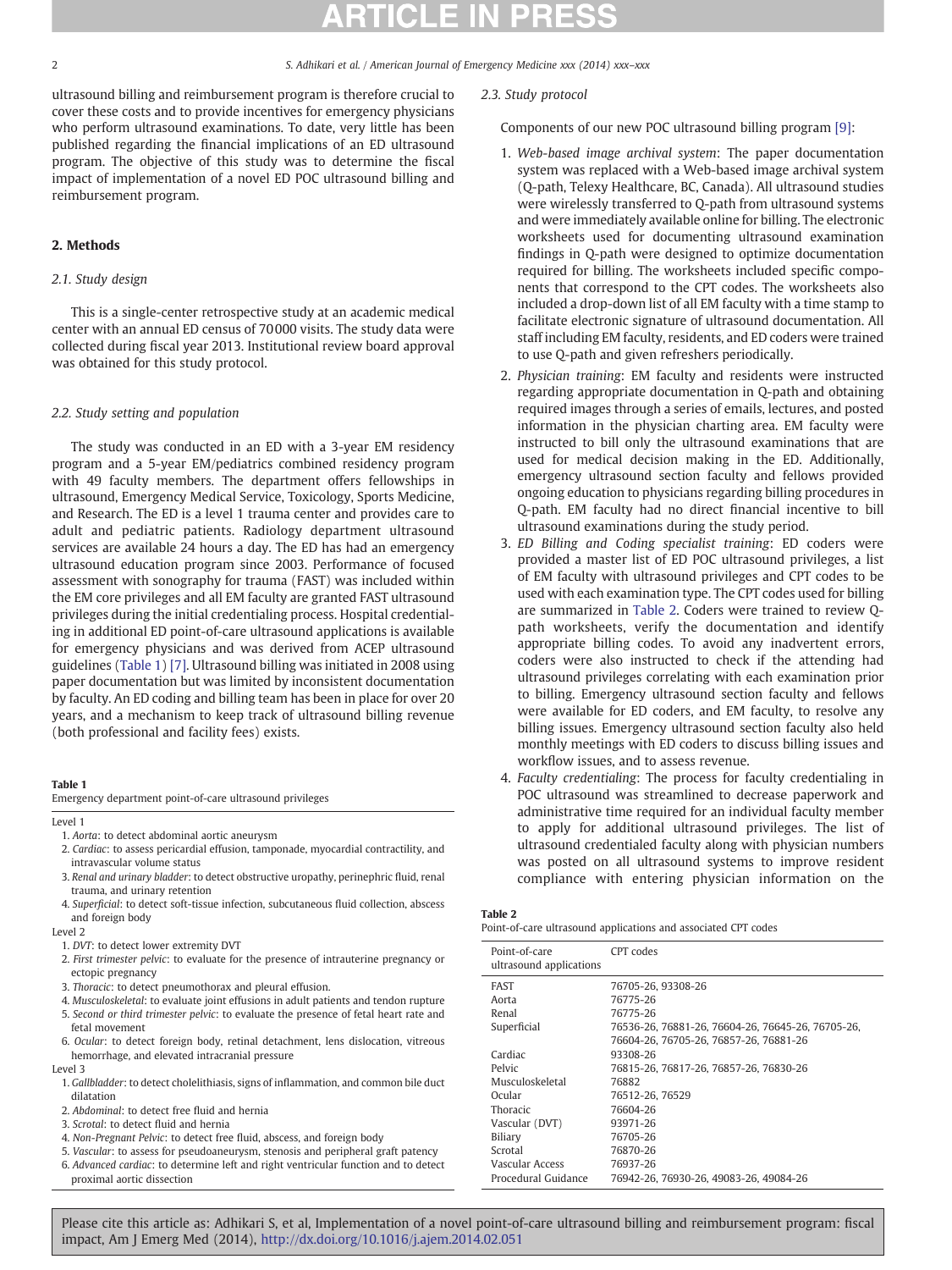S. Adhikari et al. / American Journal of Emergency Medicine xxx (2014) xxx–xxx 3

ultrasound systems and assigning the ultrasound examination to the correct EM faculty member. The list was updated every month as additional faculty obtained ultrasound privileges and updates were communicated to the ED coders.

- 5. Billing protocol implementation: Our workflow was optimized so that patient care ultrasound examination reports were completed and signed electronically online by EM faculty using Q-path. EM faculty were required to confirm that the ultrasound examination was used for medical decision making, and required images were obtained prior to signing the report. Upon completion by faculty, a notification was automatically sent to ED coders from Q-path to bill the scans. The ED coders reviewed the documentation, billed the professional fees for scans on a daily basis, and also notified hospital coders to bill for facility fees. QA of all ultrasound examinations was performed within 7 days after the scans were performed. Regular feedback was provided to physicians regarding billing by ultrasound section faculty and fellows through several avenues. Specific e-mail reminders were sent to physicians if any examinations that were noted to be patient care examinations in Q-path were not billed. The decision to bill was ultimately left to the discretion of the faculty member. Feedback was provided to EM faculty regarding the billing revenue and noncompliance with billing at monthly faculty meetings.
- 6. Fiscal Analysis: A fiscal analysis was performed at the end of the fiscal year 2013 after implementing the new billing protocol. Ultrasound billing revenue data were extracted from hospital and ED database (professional and facility fees). Reimbursement rates and collections were included in the analyses. Since billing charges and reimbursement are considered proprietary information, specific details are not included in the manuscript. Both capital and operational costs were included in the analyses. Capital costs included ultrasound systems, replacement probes, service contract renewals, and intracavitary probe equipment. Operational costs consisted of faculty time for quality assurance review of images, Q-path costs, and ultrasound program maintenance costs.

### 2.4. Outcome measures

The primary outcomes included volume of ultrasound examinations billed and ultrasound billing revenue (professional and facility fees). The secondary outcomes included faculty credentialing, ultrasound equipment purchase, and profits gained from ultrasound billing.

### 2.5. Data analysis

Data for the year prior to implementation and for the year after implementation of the new billing program were analyzed [\[9\]](#page-3-0). All analyses were performed in SAS version 9.3 (Copyright, SAS Institute Inc, Cary, NC). Data were analyzed using descriptive statistics.

### 3. Results

After the implementation of the new billing program there was a 45% increase in ED faculty participation in billing for patient care examinations (30%-75%). ED coding staff ensured that all ultrasound examinations billed had appropriate documentation required for billing. Compared to the previous year, the number of ultrasound examinations billed increased 5.1 fold (4449 vs. 857) during the post implementation period. The total units billed increased from previous year for professional services to 4157 from 649 and facility services to 3266 from 516. A wide variety of scans were billed during the post implementation period. FAST examinations represented the greatest source of billing (47%). Billing volume is summarized in Table 3. During the post implementation period, there was a significant

### Table 3

Billing volume (different point-of-care ultrasound applications)

| POC ultrasound applications | Billing volume |  |  |
|-----------------------------|----------------|--|--|
| <b>FAST</b>                 | 47%            |  |  |
| Cardiac                     | 13.6%          |  |  |
| Superficial                 | 11.3%          |  |  |
| Renal                       | 4.5%           |  |  |
| Biliary                     | 3.7%           |  |  |
| Pelvic                      | 3.6%           |  |  |
| Vascular (DVT)              | 2.7%           |  |  |
| Aorta                       | 2.6%           |  |  |
| Musculoskeletal             | 2.5%           |  |  |
| Procedural guidance         | 2.4%           |  |  |
| <b>Thoracic</b>             | 2.3%           |  |  |
| Vascular access             | 1.8%           |  |  |
| Other                       | 1.2%           |  |  |

increase in billing revenue (both professional and facility fees) for emergency ultrasound examinations. Compared to the previous year, the facility fees revenue increased 7-fold and the professional fees revenue increased 6.34-fold. The use of POC ultrasound in trauma patients increased the overall evaluation and management (E & M) fee by 39% in patients being admitted and 59% in patients being discharged from the ED. There was a significant interest among faculty to bill patient care examinations and also apply for additional ultrasound privileges. Specifically, 10 faculty members obtained additional ultrasound privileges during the post implementation period. Two new ultrasound systems were purchased with hospital support. Based on the projected revenue, a proposal to purchase 1–2 additional ultrasound systems annually was approved during the post implementation period. After deducting the capital costs and ongoing operational costs from approximate collections, the net profits gained by our ED ultrasound program was approximately \$350 000.

### 4. Discussion

The scope and indications for POC ultrasound in emergency medicine are rapidly growing across the nation. Use of ultrasound in the ED has been shown to improve patient care and is becoming standard practice. Development of a financially viable emergency ultrasound program is essential to cover the costs of implementation (capital, training, and maintenance). A fiscal analysis done by Soremekun et al described actual and potential return on investment for their ED ultrasound program based on their observed and potential billing volumes and estimated revenue [\[10\].](#page-3-0) They reported that an ED ultrasound program can become profitable within 5 years of inception if trauma and procedural ultrasound charges are captured. The time to break even or generate profits is highly dependent on billing volume. Additionally, reimbursement rates affect the income generated and are in turn dependent on payer mix, a variable that is generally not modifiable. Other factors that impact fiscal sustainability include the need for additional or replacement ultrasound systems and maintenance costs.

In this study, we report an increase in ultrasound revenue after implementing changes designed to capture billing for all patient care examinations. We took into consideration capital and ongoing operational costs while computing the profits generated. We successfully demonstrated that our ultrasound program is financially viable, and, after 1 year, was able to generate profits covering capital and operational costs. Multiple explanations exist for the increase in emergency ultrasound billing revenue at our institution. To address the common barriers to the ultrasound billing process, we included several components in our protocol: Web-based archival system for documentation and electronic signature, physician training, timely QA review with continuous billing reminders, ED coder training and communication, streamlining of faculty credentialing and optimization of the billing workflow.

Please cite this article as: Adhikari S, et al, Implementation of a novel point-of-care ultrasound billing and reimbursement program: fiscal impact, Am J Emerg Med (2014), <http://dx.doi.org/10.1016/j.ajem.2014.02.051>